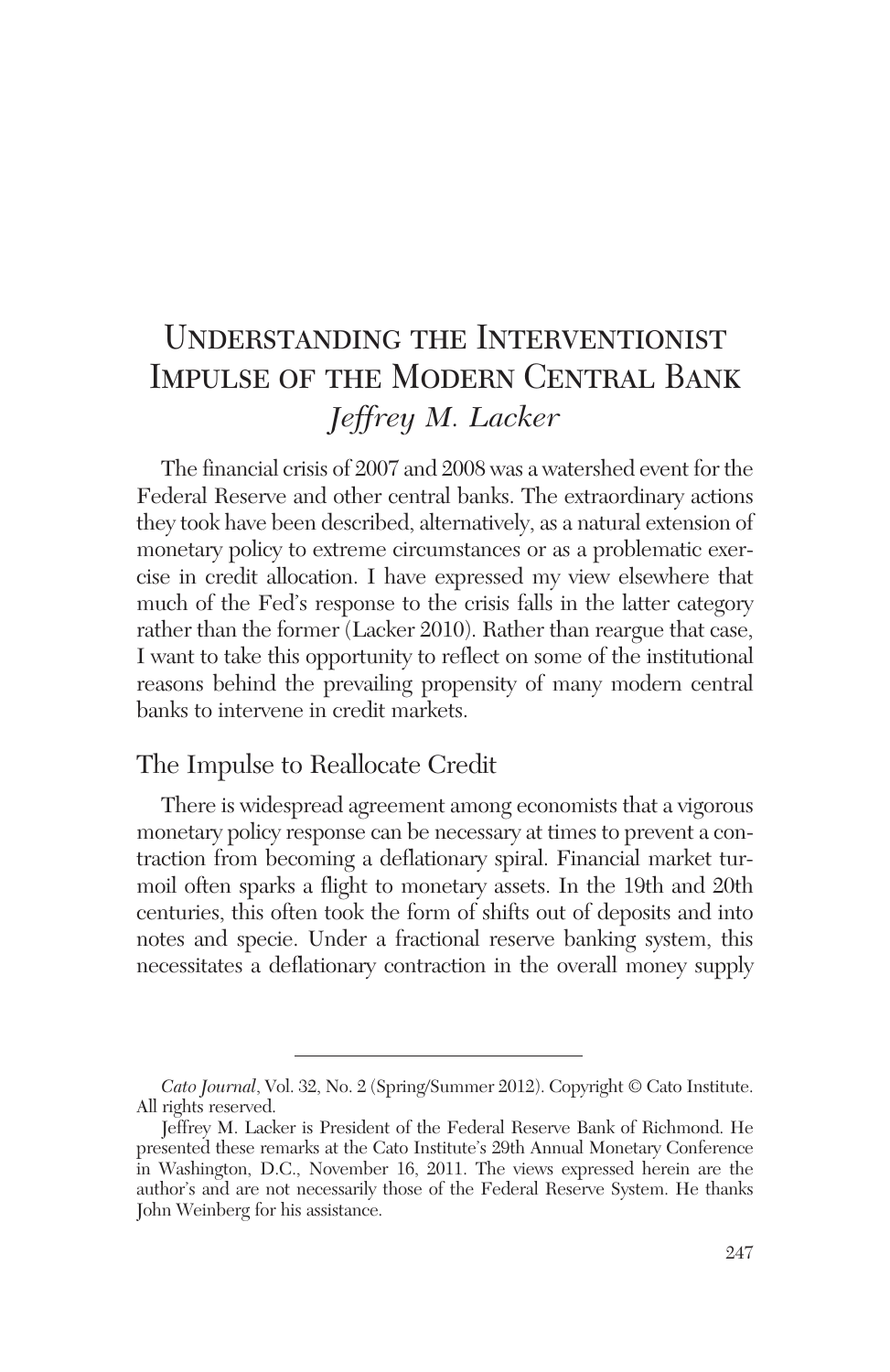unless offset through clearinghouse or central bank expansion of the note supply. In modern financial panics, banks often seek to hoard reserve balances, which again would be contractionary absent an accommodating increase in the central bank reserve supply. In both cases, the need is for an increase in outstanding central bank monetary *liabilities*.

The Fed's response during the financial crisis was not purely monetary, however. In the first phase—from the fall of 2007 through the summer of 2008—its credit actions were sterilized; lending through the Term Auction Facility and in support of the merger of Bear Stearns and JPMorgan Chase was offset by sales of U.S. Treasury securities from the Fed's portfolio.<sup>1</sup> It wasn't until September 2008 that the supply of excess reserves began to increase significantly. This expansion was accomplished through the acquisition of an expanding set of private assets—loans to banks and other financial institutions and later mortgage-backed securities and debt issued by Fannie Mae and Freddie Mac. While some observers describe this phase of the Fed's response as a standard monetary expansion in the face of a deflationary threat, the Fed's own characterization often emphasized instead the intent to provide direct assistance to dysfunctional segments of the credit markets. Clearly, an equivalent expansion of reserve supply could have been achieved via purchases of U.S. Treasury securities—that is, without credit allocation. Like the Fed, the European Central Bank and other central banks have also pursued credit allocation in response to the crisis.

The impulse to reallocate credit certainly reflects an earnest desire to fix perceived credit market problems that seem within the central bank's power to fix. My sense is that Federal Reserve credit policy was motivated by a sincere belief that central banks have a civic duty to alleviate significant ex post inefficiencies in credit markets. But credit allocation can redirect resources from taxpayers to financial market investors and, over time, can expand moral hazard and distort the allocation of capital. This implies a difficult and contentious costbenefit calculation. But no matter how the net benefits are assessed, central bank intervention in credit markets will have distributional consequences.

<sup>1</sup> Such sterilized actions are equivalent to issuing new U.S. Treasury debt to the public and using the proceeds to fund the lending.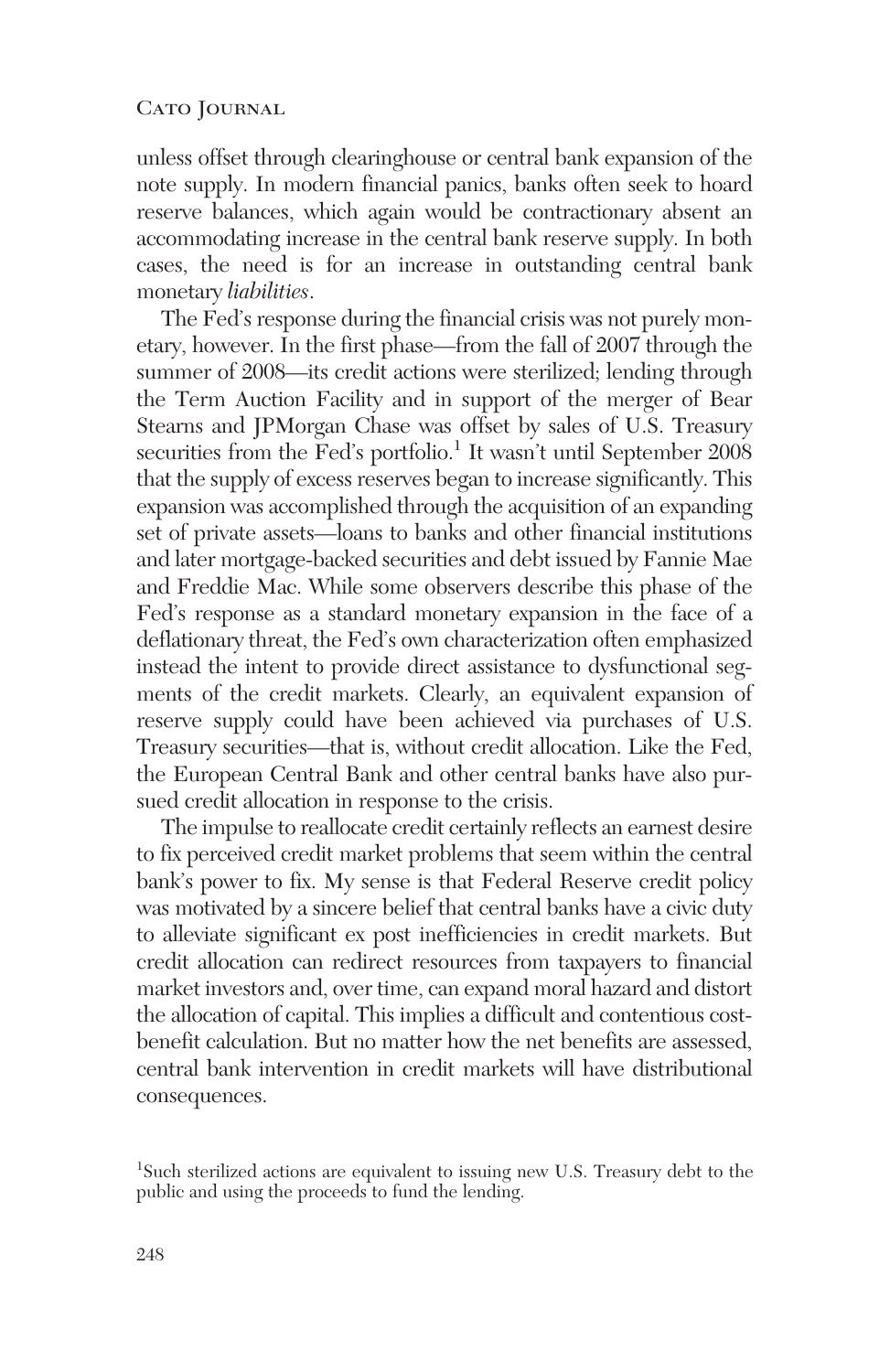# The Threat to Central Bank Independence

Central bank credit allocation is therefore bound to be controversial. Indeed, the actions taken by the Fed over the last few years have generated a level of invective that has not been seen in a very long time. Critics have sought to exploit the resentment of credit market rescues for partisan political advantage. While it is easy to deplore politically motivated attempts to influence Fed policy, we need to recognize the extent to which some measure of antagonism is an understandable consequence of the Fed's own credit policy initiatives.

The inevitable controversy surrounding central bank intervention in credit markets is one reason many observers have long advocated keeping central banks out of the business of credit allocation (see Goodfriend and King 1988, Hetzel 1997, Goodfriend and Lacker 1999, Goodfriend 2001, and Broaddus and Goodfriend 2001). Central bank lending undermines the integrity of the fiscal appropriations process, and while U.S. fiscal policymaking may not inspire much admiration these days, it *is* subject to the checks and balances provided for by the Constitution. Contentious disputes about which credit market segments receive support, and which do not, can entangle the central bank in political conflicts that threaten the independence of monetary policymaking.

The independence that the modern central bank has to control the monetary policy interest rate emerged in stages following the end of World War II. The Treasury-Fed Accord of 1951 freed the Federal Reserve from the wartime obligation to depress the Treasury's borrowing costs. The collapse of the gold standard in the early 1970s and the attendant bouts of inflation led the Fed in 1979 to assert responsibility for low inflation as a long-term objective of monetary policy (Broaddus and Goodfriend 2001: 8). The independent commitment of central banks to low inflation provides a nominal anchor to substitute for the anchor formerly provided by the gold standard.

The substantial measure of independence central banks have been given was a key element in their relative success at sustaining low inflation over the last few decades. In fact, many countries have adopted frameworks that hold their central banks accountable for a price stability goal, while allowing them to set interest rate policy independently in pursuit of their goals. This *instrument*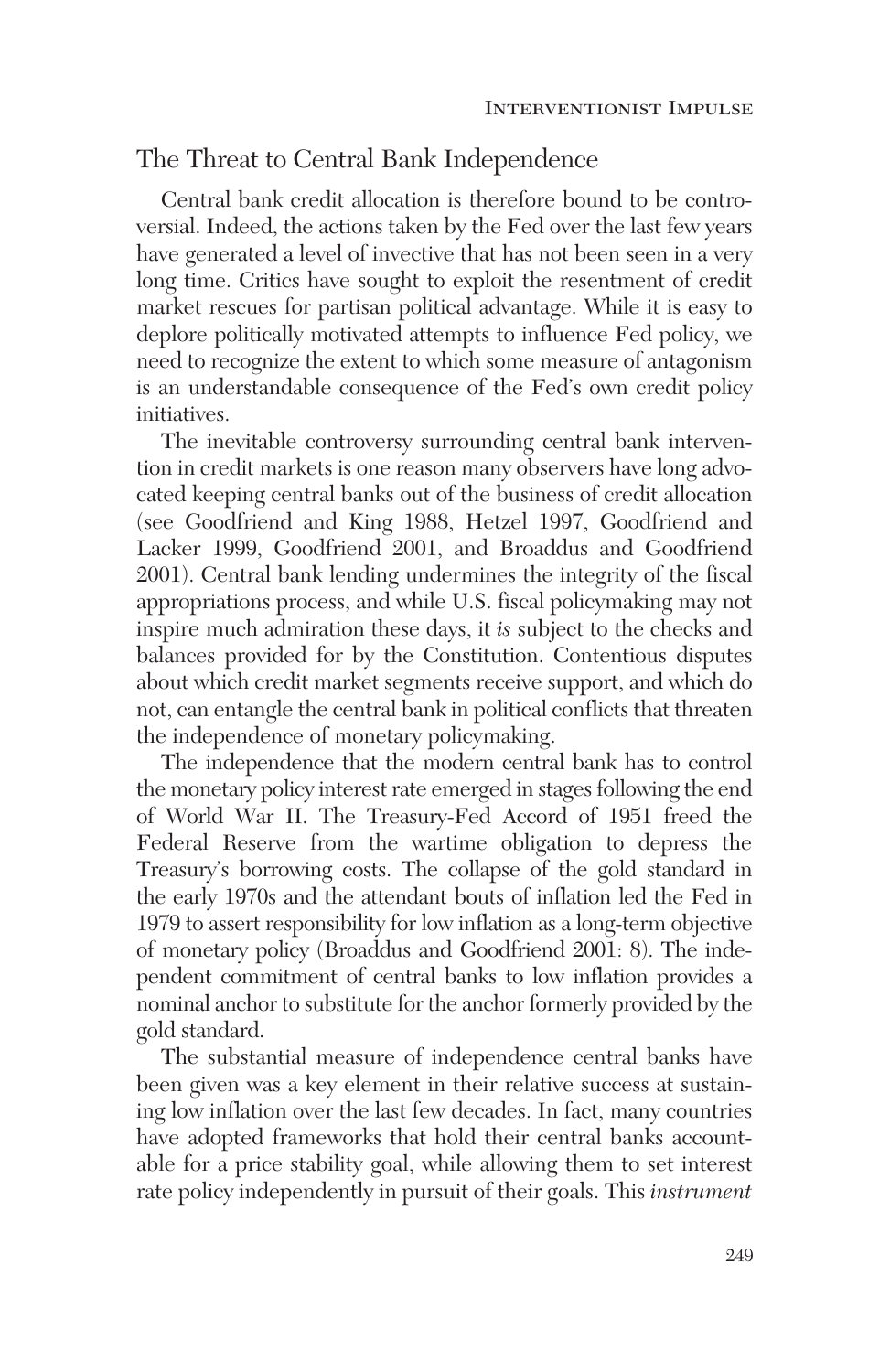#### CATO JOURNAL

*independence* has been critical to insulating monetary policymaking from election-related political pressures that can detract from longer-term objectives.

The cornerstone of central bank independence is the ability to control the amount of the monetary liabilities it supplies to the public. But as a by-product, many central banks retain the ability to independently control the composition of their assets as well. For many modern central banks, standard policy in normal times is to restrict asset holdings to their own country's government debt. Some hold gold as well, a vestige of the gold standard. In addition, many make short-term loans to banks, either to meet temporary liquidity needs or as part of clearing and settlement operations, both vestiges of the origin of central banks as nationalized clearinghouses.

The ability of a central bank to intervene in credit markets using the asset side of its balance sheet creates an inevitable tension. The desire of the executive and legislative branches to provide governmental assistance to particular credit market participants can rise dramatically in times of financial market stress. At such times, the power of a central bank to do fiscal policy essentially outside the safeguards of the constitutional process for appropriations makes it an inviting target for other government officials. Central bank lending is often the path of least resistance in a financial crisis. The resulting political entanglements, though, as we have seen, create risks for the independence of monetary policy.

### A Time Consistency Problem

At the heart of this tension is a classic time consistency problem. Central bank rescues serve the short-term goal of protecting investors from the pain of unanticipated credit market losses, but they dilute market discipline and distort future risk-taking incentives. Over time, small "one-off" interventions set precedents that encourage greater risk-taking and thus increase the odds of future distress. Policymakers then feel boxed in and obligated to intervene in ever larger ways, perpetuating a vicious cycle of government safety net expansion.

The conundrum facing central banks, then, is that the balance sheet independence that proved crucial in the fight to tame inflation is itself a handicap in the pursuit of financial market stability. The latitude the typical central bank has to intervene in credit markets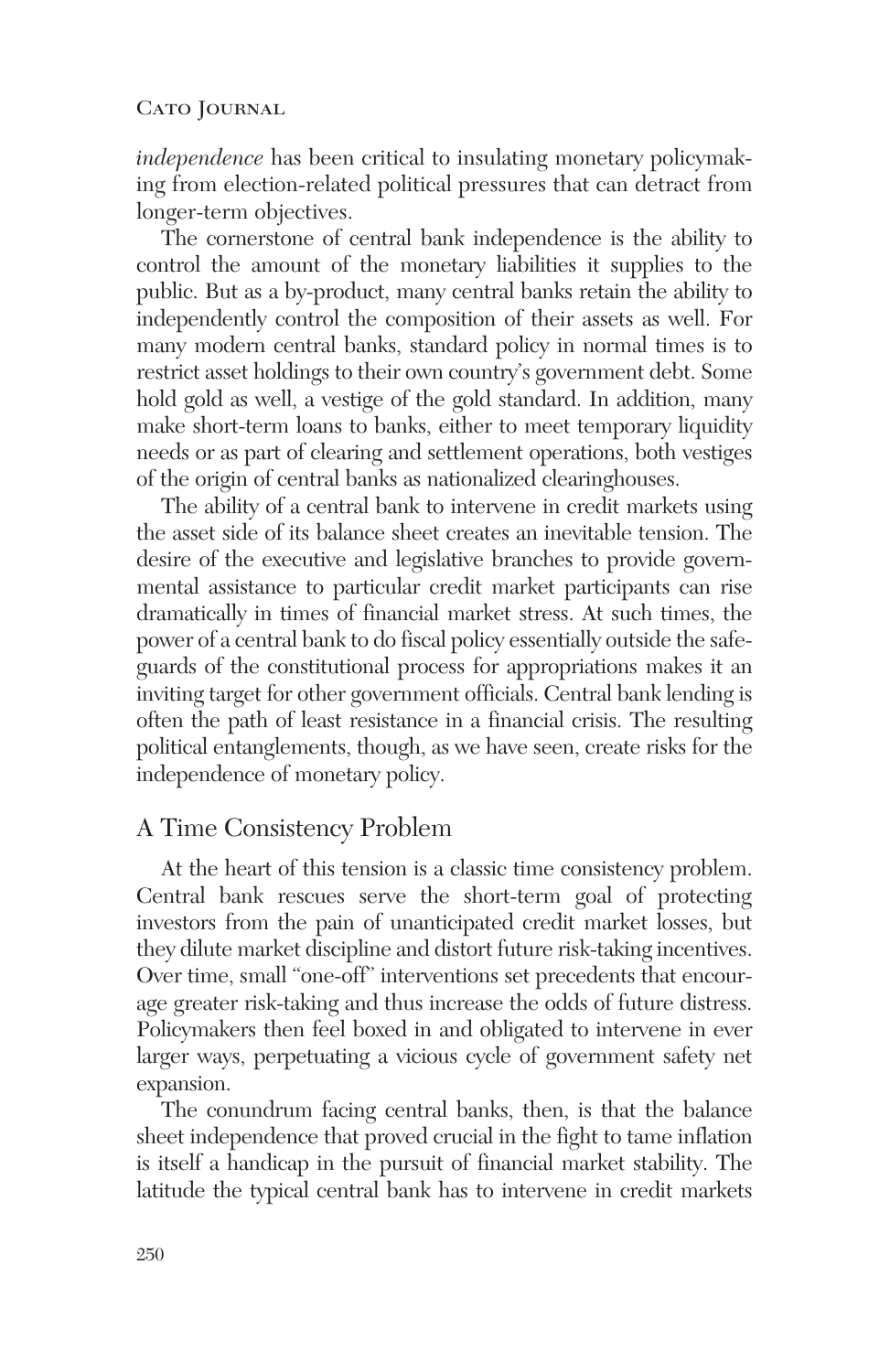weakens its ability to discourage expectations of future rescues and by doing so enhance market discipline.

# Containing the Interventionist Impulse

Solving this conundrum and containing the impulse to intervene requires one of two approaches. A central bank could seek to build and maintain a reputation for not intervening, in much the way the Fed and other central banks established credibility for a commitment to low inflation in the 1980s. Alternatively, explicit legislative measures could constrain central bank lending. The Dodd-Frank Act took steps in this direction by banning Federal Reserve loans to individual nonbank entities. But Reserve banks retain the power to lend to individual depository institutions and to intervene in particular credit market segments in "unusual and exigent circumstances" through credit programs with "broad-based eligibility."2 In addition, the Fed can channel credit by purchasing the obligations of government-sponsored enterprises, such as Fannie Mae and Freddie Mac.

Constraining central bank lending powers would appear to conflict with the popular perception that serving as a "lender of last resort" is intrinsic to central banking. But even here, I think our historical doctrines and practices should not escape reconsideration. The notion of the central bank as a lender of last resort derives from an era of commodity money standard, when central bank lending in a crisis was the most effective way to expand currency supply to meet a sudden increase in demand. Indeed, the preamble to the Federal Reserve Act says its purpose is "to furnish an elastic currency," not to furnish an elastic supply of credit. The Fed could easily manage the supply of monetary assets through purchases and sales of U.S. Treasury securities only.3 While it might sound extreme, I believe that a regime in which the Federal Reserve is restricted to hold only U.S. Treasury securities purchased on the open market is worthy of consideration (see Goodfriend and King 1988, Schwartz 1992, Goodfriend 2001, and Broaddus and Goodfriend 2001).

<sup>2</sup> Such programs now require the approval of the Secretary of the Treasury.

<sup>&</sup>lt;sup>3</sup>The market supply of such securities is likely to be quite ample for some time to come. But even if the supply should shrink, as it did a decade ago, the Treasury could arrange to issue in sufficient quantities to allow the Fed to conduct monetary policy on a Treasuries-only basis. See Broaddus and Goodfriend (2001).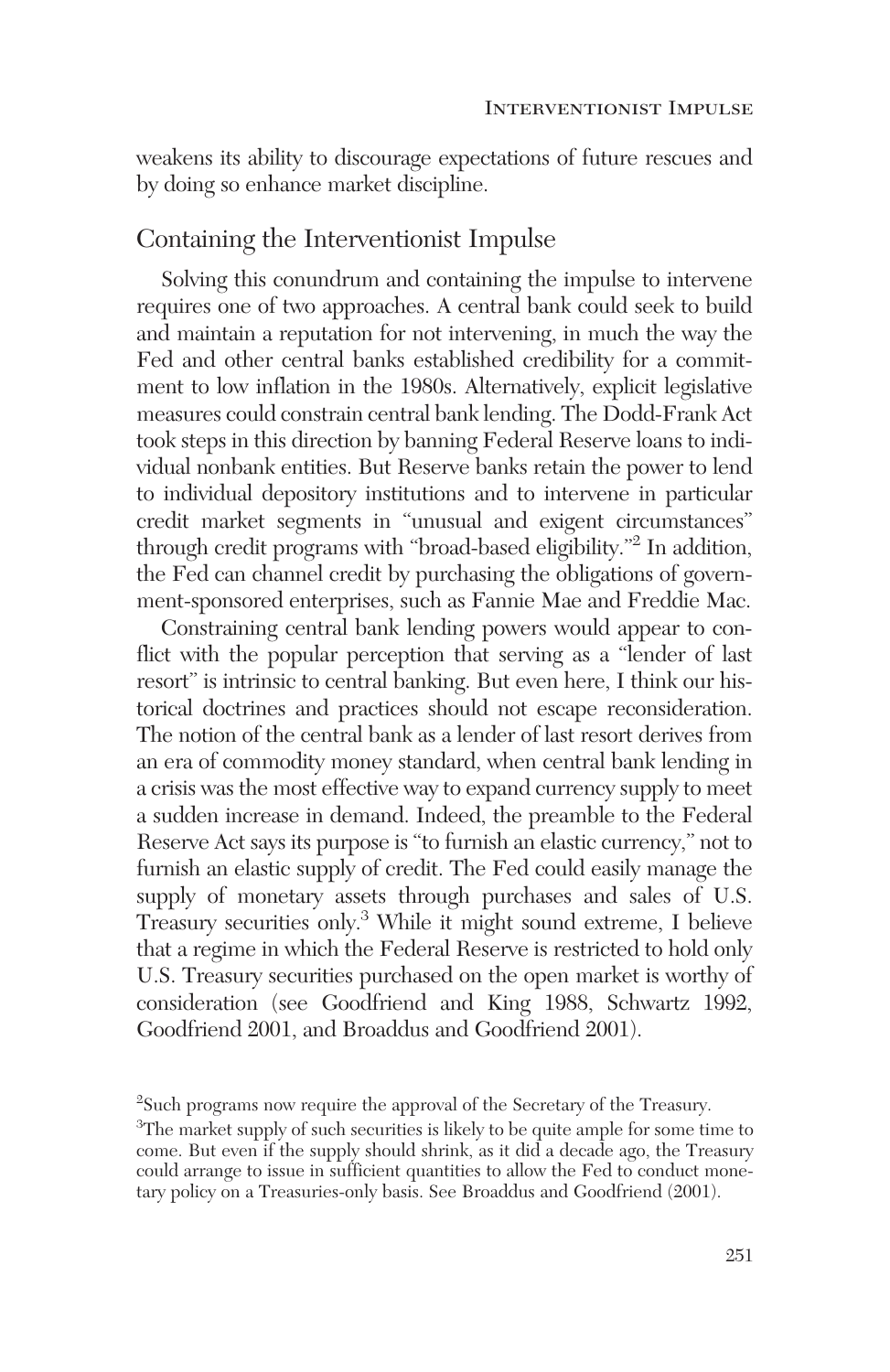#### CATO JOURNAL

It might seem easy to criticize such a regime by reference to what it would have prevented the Fed from doing in the recent crisis. But that's the wrong frame of reference, I believe—it's an ex post, rather than an ex ante, perspective. Such a regime, if credible, would over time force changes in market practices that would alter the likelihood and magnitude of crises and the behavior of private market arrangements during a crisis. It would strengthen market discipline and incentivize institutions to operate with more capital and less shortterm debt funding—changes we are now trying to achieve through regulatory means. The relative costs and benefits of such a regime may be difficult to map out conclusively. But I believe this tradeoff is well worth studying.

# Conclusion

My former colleagues Al Broaddus and Marvin Goodfriend (2001: 6) have argued that the design of central bank asset policy is "part of the unfinished business of building a modern, independent Federal Reserve." The 1951 Treasury-Fed Accord gave the Fed independent control of its liabilities, a necessary ingredient in monetary policy independence. But the accompanying power to use the Fed's asset portfolio to intervene in credit markets is a threat to that independence and a threat to financial stability. Sorting out the conundrum of central bank asset policy should be high on the agenda for all those interested in improving the practice of central banking.

#### References

- Broaddus, J. A. Jr., and Goodfriend, M. (2001) "What Assets Should the Federal Reserve Buy?" Federal Reserve Bank of Richmond *Economic Quarterly* 87 (1): 7–22.
- Goodfriend, M. (2001) "Why We Need an 'Accord' for Federal Reserve Credit Policy: A Note." Federal Reserve Bank of Richmond *Economic Quarterly* 87 (1): 23–32.
- Goodfriend, M., and King, R. G. (1988) "Financial Deregulation, Monetary Policy, and Central Banking." Federal Reserve Bank of Richmond *Economic Review* 74 (3): 3–12.
- Goodfriend, M., and Lacker, J. M. (1999) "Limited Commitment and Central Bank Lending." Federal Reserve Bank of Richmond *Economic Quarterly* 85 (4): 1–27.